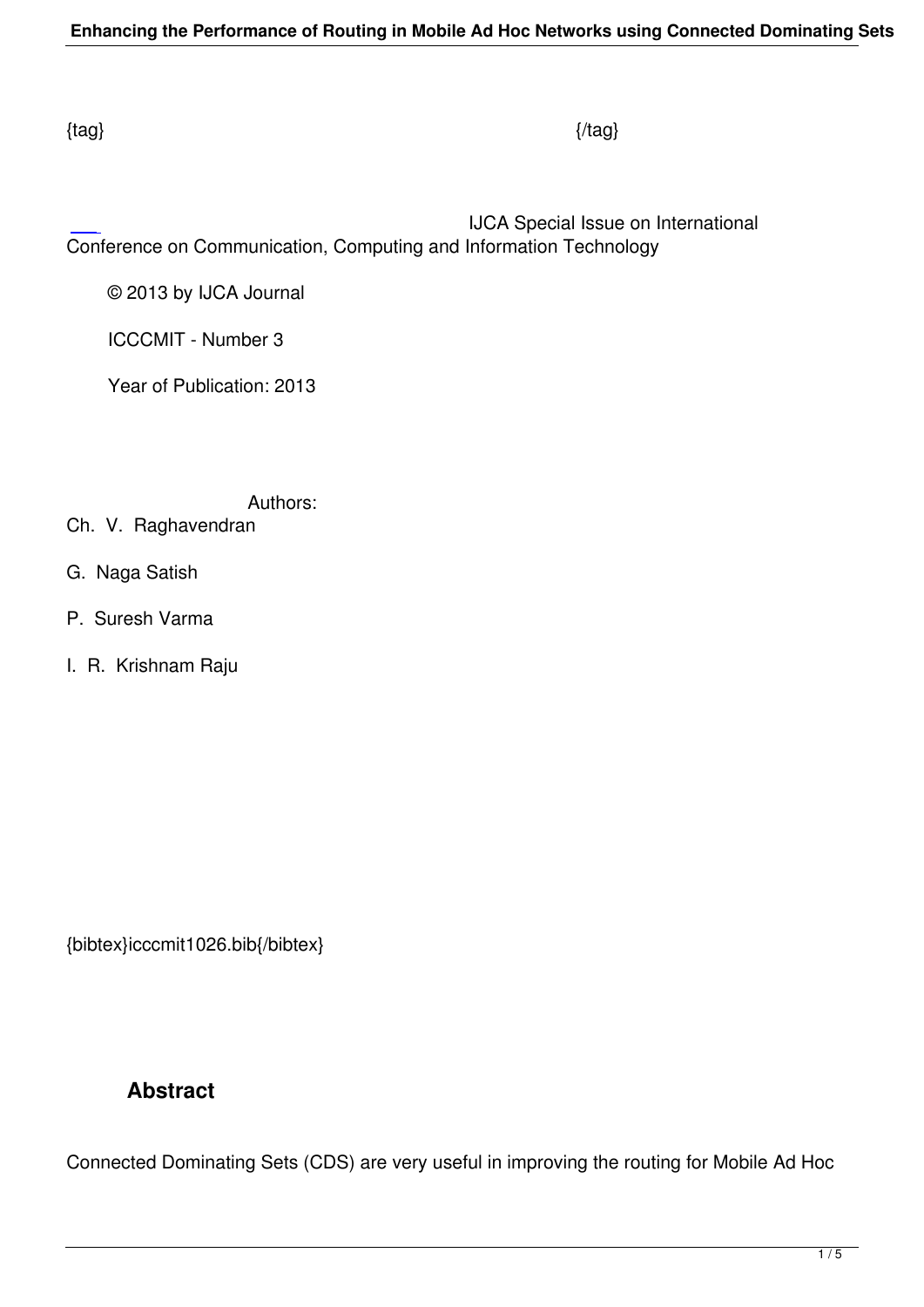Networks (MANETs). A CDS will act as a virtual backbone for communication in the ad hoc networks. Due to the importance of the CDS in routing, formation and selection of the CDS will have significance impact on routing and performance of the network. In the literature number of metrics was proposed to select and form a CDS in a network. In this paper, we studied and analyzed algorithms to construct CDS based on different metrics. The algorithms examined include Minimum Velocity-based CDS (MinV-CDS), Maximum Density CDS (MaxD-CDS), Node ID-based CDS (ID-CDS), Node Stability Index-based (NSI-CDS) and Strong-Neighborhood based CDS (SN-CDS). The performance metrics for the CDS are its Node size, Edge size, Lifetime, Hop count per path, Diameter and Energy index.

## **Refer**

#### **ences**

- Charles E. Perkins, Ad Hoc Networking, Addison-Wesley, 2001.

 - C. K. Toh, Ad Hoc Mobile Wireless Networks: Protocols and Systems, Prentice Hall, 2001.

- R. Bhaskar, J. Herranz, and F. Laguillaumie, " Efficient authentication for reactive routing protocols, & quot; in AINA & apos; 06: Proceedings of the 20th International Conference on Advanced Information Networking and Applications - Volume 2 (AINA'06). Washington, DC, USA: IEEE Computer Society, 2006, pp. 57–61.

C. Perkins and P. Bhagwat, & quot; Highly dynamic destination-sequenced distance-vector routing (dsdv) for mobile computer, & quot; ACM Sigcomm& apos; 94, August 1994.

 - K. U. R. Khan, R. U. Zaman, A. V. Reddy, K. A. Reddy, and T. S. Harsha, "An efficient dsdv routing protocol for wireless mobile ad hoc networks and its performance comparison, & quot; in EMS & apos; 08: Proceedings of the 2008 Second UKSIM European Symposium on Computer Modeling and Simulation. Washington, DC, USA: IEEE Computer Society, 2008, pp. 506–511.

A. Baayer, N. Enneya, and M. E. Koutbi, & quot: A new criterion for mpr selection in olsr, & quot; in EATIS 07: Proceedings of the 2007 Euro American conference on Telematics and information systems. New York, NY, USA: ACM, 2007, pp. 1–6.

D. B. Johnson, D. A. Maltz, and J. Broch, & quot: Dsr: the dynamic source routing protocol for multihop wireless ad hoc networks, & quot; Ad hoc networking, pp. 139–172, 2001.

M. Alilou and M. Dehghan, & quot; Upgrading performance of dsr routing protocol in mobile ad hoc networks, & quot; in WEC (5), 2005, pp. 38-40.

C. Perkins and E. Royer, & quot: Ad hoc on-demand distance vector routing, & quot: Mobile Computing System and Applications, February 1999.

S. Xu, Y. Mu, and W. Susilo, & quot; Authenticated aodv routing protocol using one-time signature and transitive signature schemes, & quot; JNW, vol. 1, no. 1, pp. 47–53, 2006.

B. Karp and H. T. Kung, " Gpsr: greedy perimeter stateless routing for wireless networks, & quot; in MobiCom' 00: Proceedings of the 6th annual international conference on Mobile computing and networking. New York, NY, USA: ACM Press, 2000, pp. 243–254.

R. Fonseca, S. Ratnasamy, J. Zhao, C. Ee, D. Culler, S. Shenker, and I. Stoica, & quot; Beacon vector routing: Scalable point-to-point routing in wireless sensornets, & quot; in In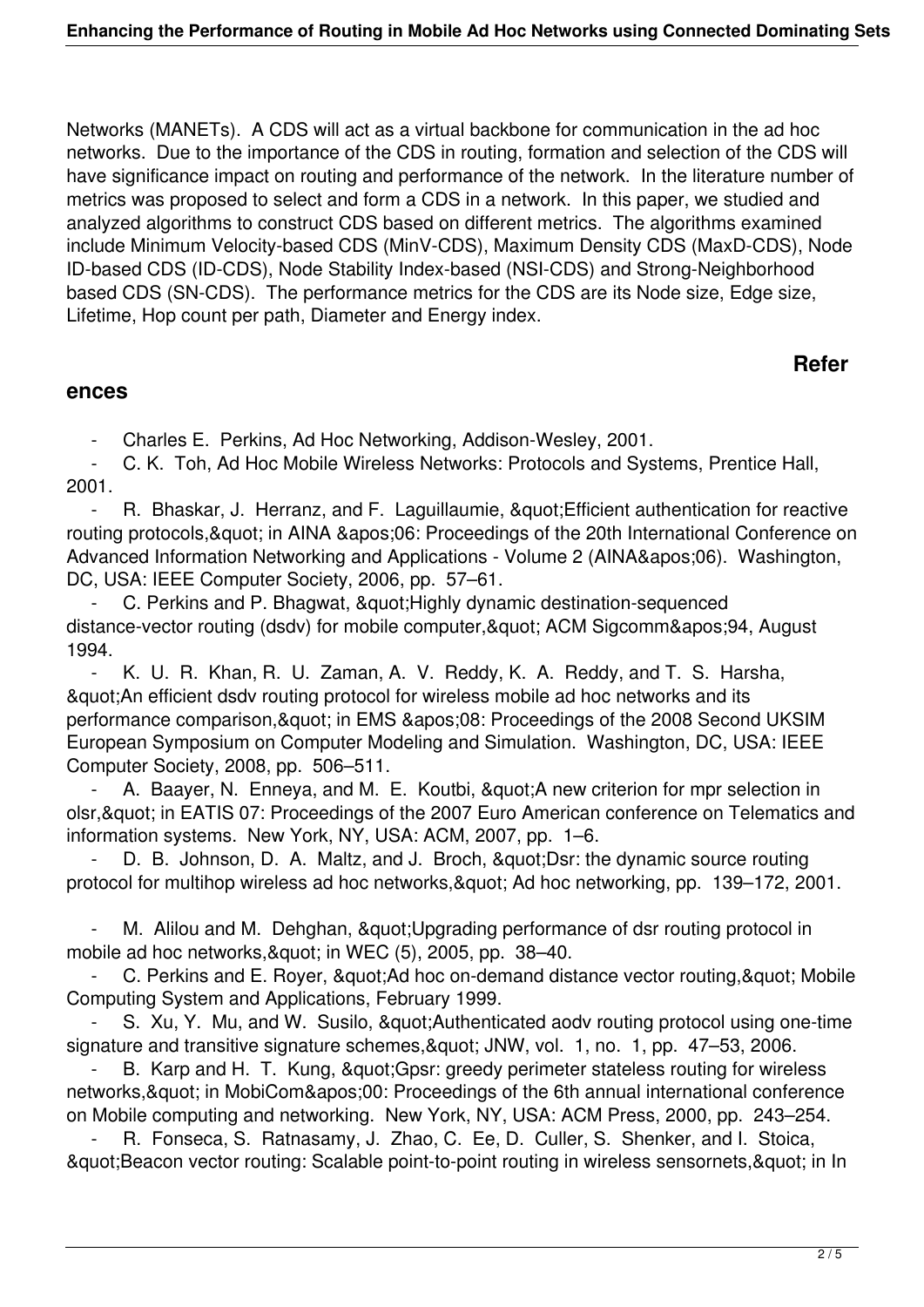NSDI, 2005.

A. Ward, A. Jones, and A. Hopper, " A new location technique for the active office, & quot; Personal Communications, IEEE, vol. 4, no. 5, pp. 42–47, 1997.

JH Lin, CR Dow, and SF Hwang. A distributed virtual backbone development scheme for ad-hoc wireless networks. Wireless Personal Communications, 27(3):215–233, 2003.

 - S Basagni, M Mastrogiovanni, A Panconesi, and C Petrioli. Localized protocols for ad hoc clustering and backbone formation: a performance comparison. Parallel and Distributed Systems, IEEE Transactions on DOI - 10. 1109/TPDS. 2006. 52, 17(4):292– 306, 2006.

 - J. Wu, Extended Dominating-Set-Based Routing in Ad Hoc Wireless Networks with Undirectional Links, IEEE Trans. on Parallel and Distributed Systems, pp. 866-881, Sept. 2002.

 - S. Ni, Y. Tseng, Y. Chen and J. Sheu: The Broadcast Storm Problem in a Mobile Ad Hoc Network, Proceedings of the 5th ACM International Conference on Mobile Computing and Networking, pp. 151-162, 1999.

 - T. H. Cormen, C. E. Leiserson, R. L. Rivest and C. Stein, Introduction to Algorithms, 3rd Edition, MIT Press, September 2009.

 - A. Ephremides, J. Wieselthier, and D. Baker, A design concept for reliable mobile radio networks with frequency hopping signaling, Proceedings of the IEEE, 75, pp. 56-73, 1987.

Bevan Das and Vaduvur Bharghavan, Routing in Ad-Hoc Networks Using Minimum Connected Dominating Sets, International Conference on Communications, Montreal, Canada, June 1997.

 - Bevan Das, Raghupathy Sivakumar and Vaduvur Bharghavan, Routing in Ad Hoc Networks Using a virtual backbone, IC3N&apos: 97, pp. 1-20, 1997.

 - Bevan Das, Raghupathy Sivakumar and Vaduvur Bharghavan, Routing in Ad Hoc Networks Using a Spine, International Conference on Computers and Communications Networks, Las Vegas, NV. Sept. 1997.

S. Datta and I. Stojmenovic, Internal Node and Shortcut Based Routing with Guaranteed Delivery in Wireless Networks, Cluster Computing, 5(2), pp. 169-178, 2002.

X. Cheng, M. Ding, D. H. Du, and X. Jia, On The Construction of Connected Dominating Set in Ad Hoc Wireless Networks, to appear in Special Issue on Ad Hoc Networks of Wireless Communications and Mobile Computing, 2004.

 - J. Wu and B. Wu, A Transmission Range Reduction Scheme for Power-Aware Broadcasting in Ad Hoc Networks Using Connected Dominating Sets, Proc. of 2003 IEEE Semiannual Vehicular Technology Conference (VTC2003-fall), Oct. 2003.

 - J. Wu, B. Wu, and I. Stojmenovic, Power-Aware Broadcasting and Activity Scheduling in Ad Hoc Wireless Networks Using Connected Dominating Sets, Proc. of IASTED International Conference on Wireless and Optical Communication (WOC 2002), 2002.

J. Wu, B. Wu, and I. Stojmenovic, Power-Aware Broadcasting and Activity Scheduling in Ad Hoc Wireless Networks Using Connected Dominating Sets, Wireless Communications and Mobile Computing, a special issue on Research in Ad Hoc Networking, Smart Sensing, and Pervasive Computing, Vol. 3, No. 4, June 2003.

 - S. Y. Ni, Y. -C. Tseng, Y. -S. Chen and J. -P. Sheu, The broadcast storm problem in a mobile ad hoc network, Proc. MOBICOM, Seattle, Aug. 1999, pp. 151-162.

 - B. Chen, K. Jamieson, H. Balakrishnan, and R. Morris, Span: An energy-efficient coordination algorithm for topology maintenance in Ad Hoc wireless networks, Wireless Networks, 8, pp. 481-494, 2002.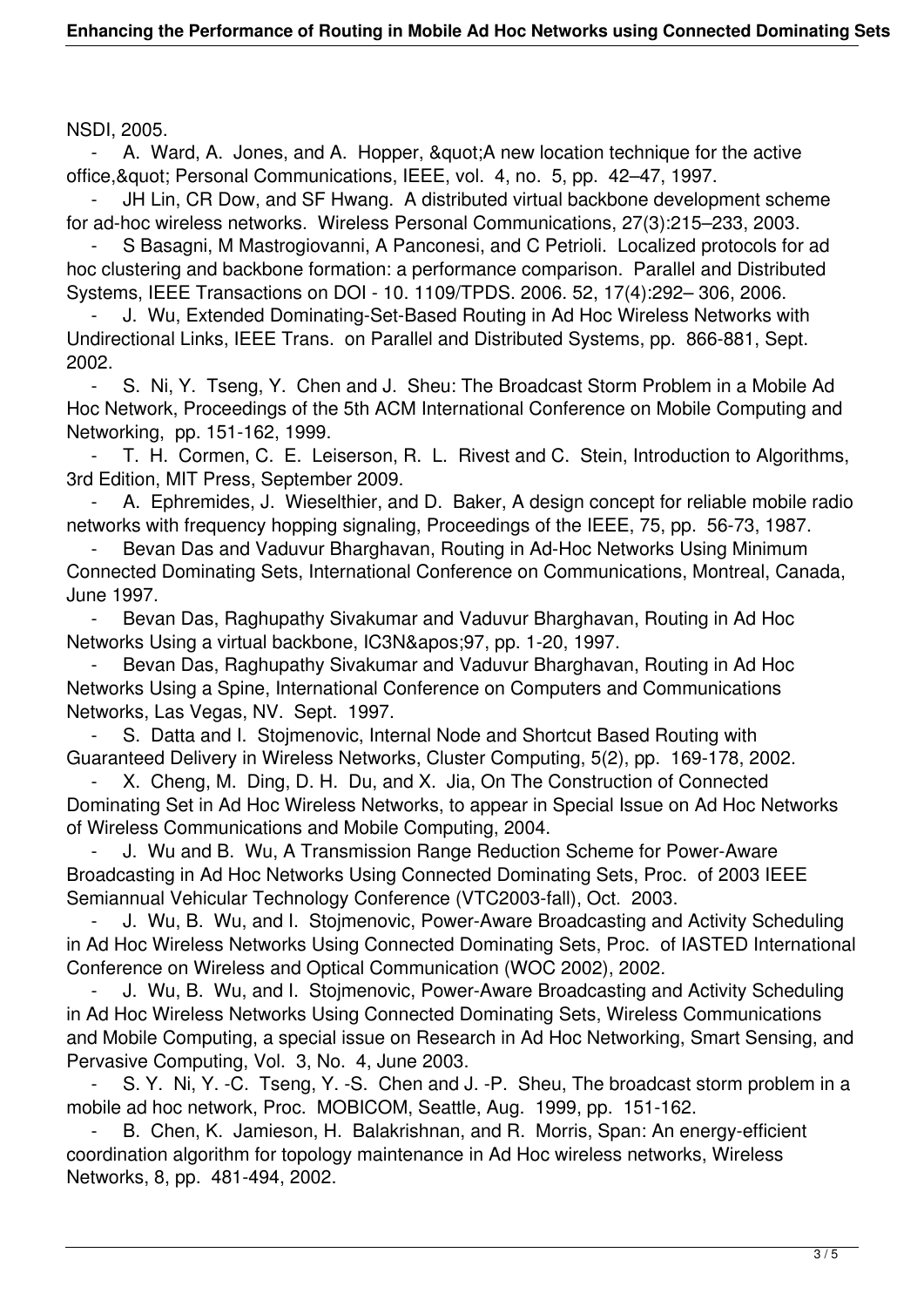M. Ding, X. Cheng, and G. Xue, Aggregation tree construction in sensor networks, Proc. of IEEE VTC, 2003.

S. Guha and S. Khuller, Approximation algorithms for connected dominating sets. Algorithmica 1998; 20(4): 374–387

B. Das, R. Sivakumar and V. Bharghavan, Routing in ad-hoc networks using a spine, in: Proc. of International Conference on Computers and Communications Networks & apos: 97, Las Vegas, NV (September 1997).

 - K. M. Alzoubi, P. J. Wan and O. Frieder, Message-Optimal Connected Dominating Sets in Mobile Ad Hoc Networks, MOBIHOC, EPFL Lausanne, Switzerland, 2002.

C. Adjih, P. Jacquet, and L. Viennot, & quot: Computing connected dominated sets with multipoint relays, & quot; Ad Hoc & Sensor Wireless Networks, vol. 1, pp. 27–39, 2005.

J. Wu and H. Li, & quot: On Calculating Connected Dominating Sets for Efficient Routing in Ad Hoc Wireless Networks, & quot; Proc. Third Int' I Workshop Discrete Algorithms and Methods for Mobile Computing and Comm. , pp. 7-14, 1999.

1. Stojmenovic, M. Seddigh and J. Zunic, Dominating sets and neighbor elimination based broadcasting algorithms in wireless networks, in: Proc. of IEEE Hawaii Int. Conf. on System Sciences (January 2001).

V. Bharghavan and B. Das, Routing in ad hoc networks using minimum connected dominating sets, in: Proc. of International Conference on Communications'97, Montreal, Canada (June 1997) pp. 376–380.

Y. Li, M. T. Thai, F. Wang, C. W. Yi, P. J. Wang, and D. Z. Du, & quot; On greedy construction of connected dominating sets in wireless networks, & quot; Special issue of Wireless Communications and Mobile Computing (WCMC), vol. 5, pp. 927–932, January 2005.

 - Rajiv Misra, Chittaranjan Mandal, Minimum Connected Dominating Set using a Collaborative Cover Heuristic for Adhoc Sensor Networks, IEEE Transactions on Parallel and Distributed Systems, pp 292-302, vol. 21, March 2010.

N. Meghanathan, & quot: Use of Minimum Node Velocity Based Stable Connected Dominating Sets for Mobile Ad hoc Networks, & quot; International Journal of Computer Applications: Special Issue on Recent Advancements in Mobile Ad hoc Networks, vol. 2, September 2010.

N. Meghanathan, & quot: A Node Stability Index-based Connected Dominating Set Algorithm for Mobile Ad hoc Networks, & quot; The 3rd International Conference on Wireless & Mobile Networks, LNICST 84, p253-262, January 2012.

N. Meghanathan, & quot: An Algorithm to Determine the Sequence of Stable Connected Dominating Sets in Mobile Ad hoc Networks, & quot; Proceedings of the 2nd Advanced International Conference on Telecommunications, Guadeloupe, French Caribbean, February 2006.

K. M. Alzoubi, P. - J Wan and O. Frieder, & quot; Distributed Heuristics for Connected Dominating Set in Wireless Ad Hoc Networks, & quot: IEEE / KICS Journal on Communication Networks, Vol. 4, No. 1, pp. 22-29, 2002.

S. Butenko, X. Cheng, C. Oliviera and P. M. Paradlos, & quot: A New Heuristic for the Minimum Connected Dominating Set Problem on Ad Hoc Wireless Networks, & quot: Recent Developments in Cooperative Control and Optimization, pp. 61-73, Kluwer Academic Publishers, 2004.

N. Meghanathan, & quot: On the Stability of Paths, Steiner Trees and Connected Dominating Sets in Mobile Ad hoc Networks, & quot; Ad hoc Networks, Vol. 6, No. 5, pp.